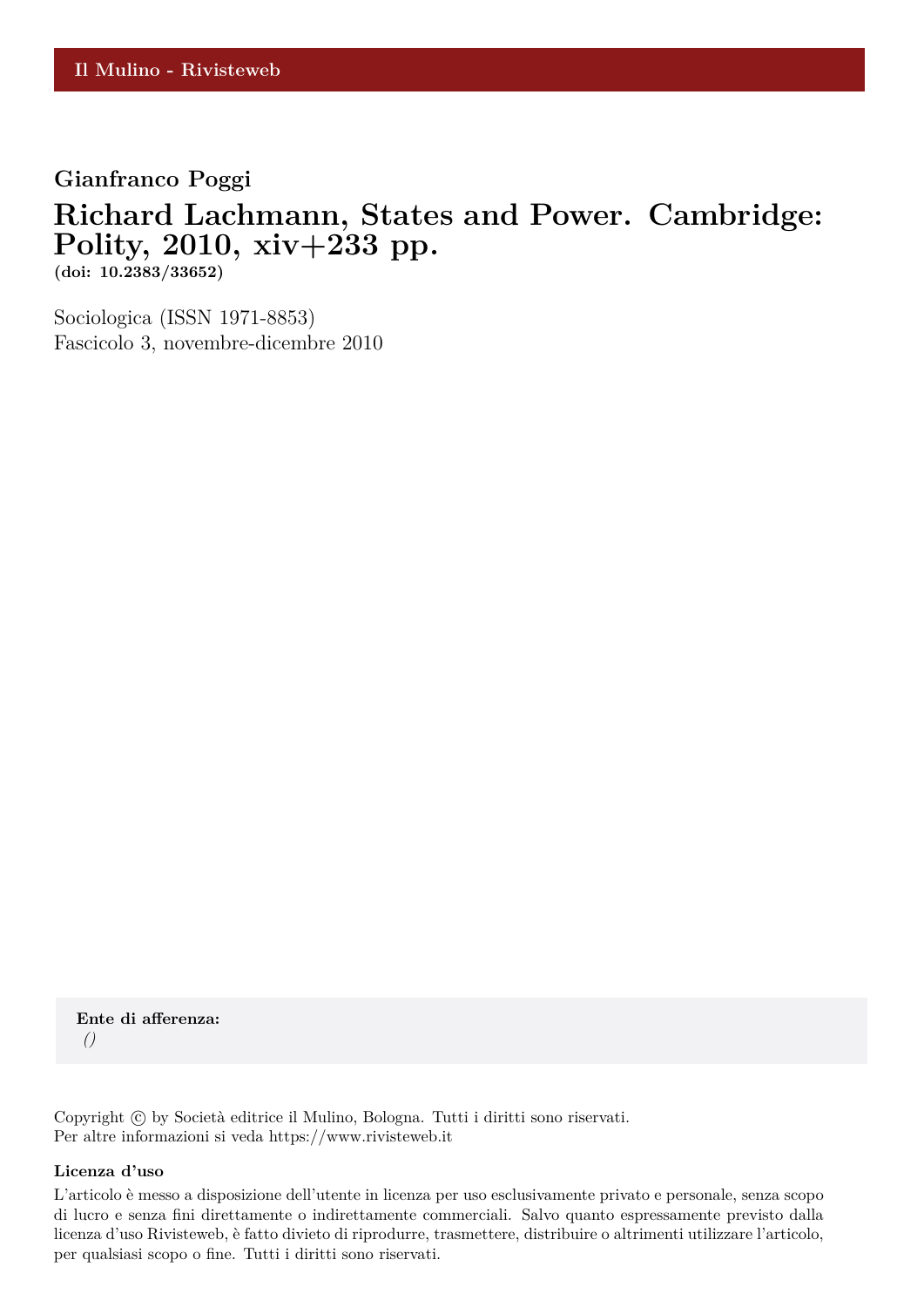## **Richard Lachmann, States and Power. Cambridge: Polity, 2010, xiv+233 pp.**

doi: 10.2383/33652

This is an excellent book, by a sociologist on the faculty of the State University of New York at Albany. It is all the more remarkable because in spite of its relative brevity (little more than 200 pp. of text) it addresses its theme in a manner characterized among other things by its scope. Chronological scope in the first place, for the book's treatment ranges from the early beginnings of European modernity to very recent events – including an excellent discussion of neo-liberalism and of sultanism in oil-rich countries – plus an informed and disquieting prospect on the impending future. Then, geographical scope: besides the usual suspects evoked in the discussion of early state development, such distant locales as Chile, Singapore, Pakistan, Zimbabwe, Irak. Thematic scope: I cannot think of another author who besides the more obvious aspects of state development and operation (military and fiscal arrangements, the pressures arising from the plurality of states, democracy or citizenship) encompasses such unconventional ones as the role of clerical elites or indeed, rather surprisingly, the cultural significance of national food-and-wine traditions. Finally, the sources discussed (and listed in a 14 pp. bibliography) are very numerous and diverse.

Lachmann's substantial and original book is also characterized by an exacting methodological approach. It does not limit itself, as do many other treatments (even very significant ones) to the description and narration of single historical examples or even at their typological characterization. It often challenges such treatments by questioning their ability to provide a causal account of the phenomena they discuss, focused on the when and where of their occurrence.

For instance, world system theories insightfully characterize the dynamics of the relations between core and periphery – but, Lachmann objects, one ought to establish also which factors, at a given time, place which countries within the one or the other category. Or: while Tilly does "offer a clear answer to the two questions of who initiated state formation and how they amassed power for themselves," he is "less clear on why rulers were able to increase the size and resources of their kingdoms in the sixteenth century when their predecessors failed to do so in earlier centuries." [pp. 38-39]. On the whole, Lachmann's assessment of the virtues and vices of the authors he discusses seem to me well-grounded and contributes significantly of the reader's understanding of the matters he discusses.

But let's consider briefly the book's own core argument. It is thoroughly sociological, for it deconstructs those of authors who attribute a kind of self-propelling dynamics to the rise and development of states, by pointing up the role played in them by the strategies of two different, and conceptually previous, collective units: classes and elites. He particularly emphasizes the latter, as in the following, extensive quote, intended to suggest to the reader the distinctiveness of both the pars destruens and the pars construens of Lachmann's central argument on "how states are made": "States were not for the most part created by eliminating enemies on the battlefield, or by sending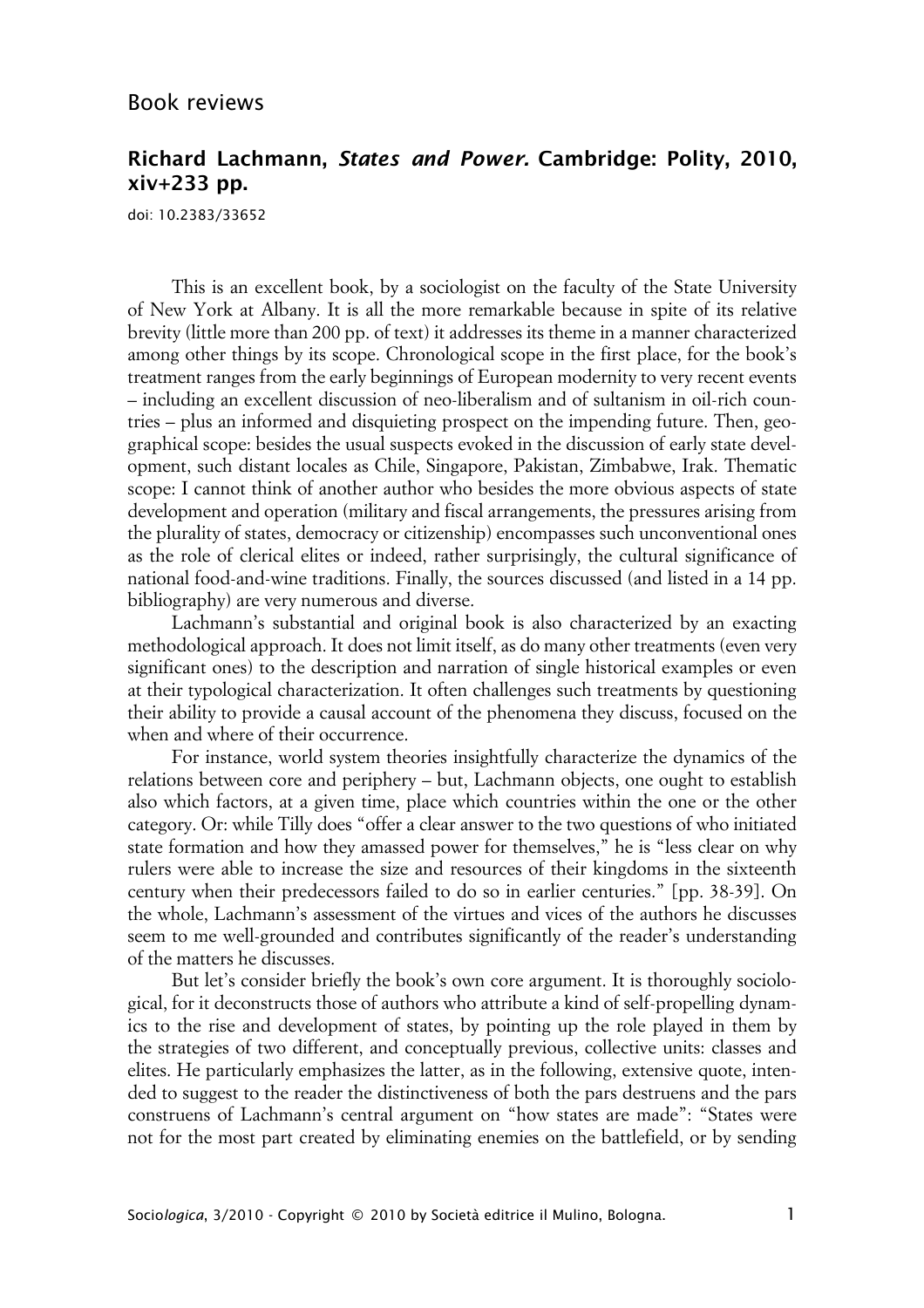*Poggi*

bureaucrats from a capital to tax and control the hinterland. States came into existence when elites and their organizational capacities were combined into a single institution [… T]hey were instances of elites centralizing themselves. They did so for a range of reasons […] Elites came together:

- to appropriate the powers and assets of other elites (England, France, Spain);

- to enhance control over peasants (Japan, Russia, and Eastern Europe);

- to protect themselves against foreign invaders (Russia, Eastern Europe, the Netherlands).

Once elites found themselves together in a single state institution they used their new capacities for a variety of ends:

- to exert new control over peasant labor (Spain, Britain, Japan, Eastern Europe);

- to launch wars against foreign invaders and seize colonies (Britain, France, Spain, the Netherlands, Russia);

- to extract revenues from towns (Spain, Russia and Eastern Europe, Japan) and from clerics (Spain, Russia, Japan)." [p. 62]

Or, to quote two very succinct statements of the argument, the "consolidation of elites within centralized polities was the essential dynamic of state formation" [p. 104]; "European state formation drew various elites into states" [p. 107].

Given the forcefulness of these and other arguments of Lachmann's, I need not say more to suggest my admiration for the intellectual feat he performs in this book, from which any reader may draw many, valuable insights. However, I would like to conclude this review by stating one of the few objections which formed themselves in my mind as I read and re-read *States and power*. Leaving aside my unease about some other (mis)uses of Weber by Lachmann, let me point up (what seems to me) the most significant one. A pointer to it is an odd absence from the book's bibliography – nothing less than Weber's *Politics as a vocation*. Aware (and envious) as I am of the quality of Lachmann's scholarship I am not so foolish as to suggest that he does not know this text. Of course he does. However, Lachmann unadvisedly ignores, in that text, what seems to me a very significant construction of the state's rise and development, or at any rate does not duly acknowledge what I would consider its undeniable merit and significance.

I am speaking of the few pages in which Weber imputes those events to the princes' drive to free themselves of the burdens and impediments to rule represented by ständisch administration and to replace it with bureaucratic (i.e., professional, knowledge-based, centralized, uniform, etc) administration. He pointedly suggests that this process required the expropriation by the ruler of the means of administration. Another plausible way to conceptualize it, not used by Weber, might be the following: state-making involves the replacement of administration by subjects who have a right to exercise it with administration by subjects who place themselves under an obligation to exercise it.

This constitutes a drastic change in the institutional nature of rule, which in my view Lachmann (or anybody else) has no business ignoring or bypassing, treating instead the state as no more than the neutral site or container of elite relations, or an an indifferent arena for contrasts and accommodation between elites, with no raison or logic or inherent structure of its own.

In fact, come to think of it, Lachmann neither ignores or bypasses that change. But its significance comes through in a series of statements which, I suspect, he makes